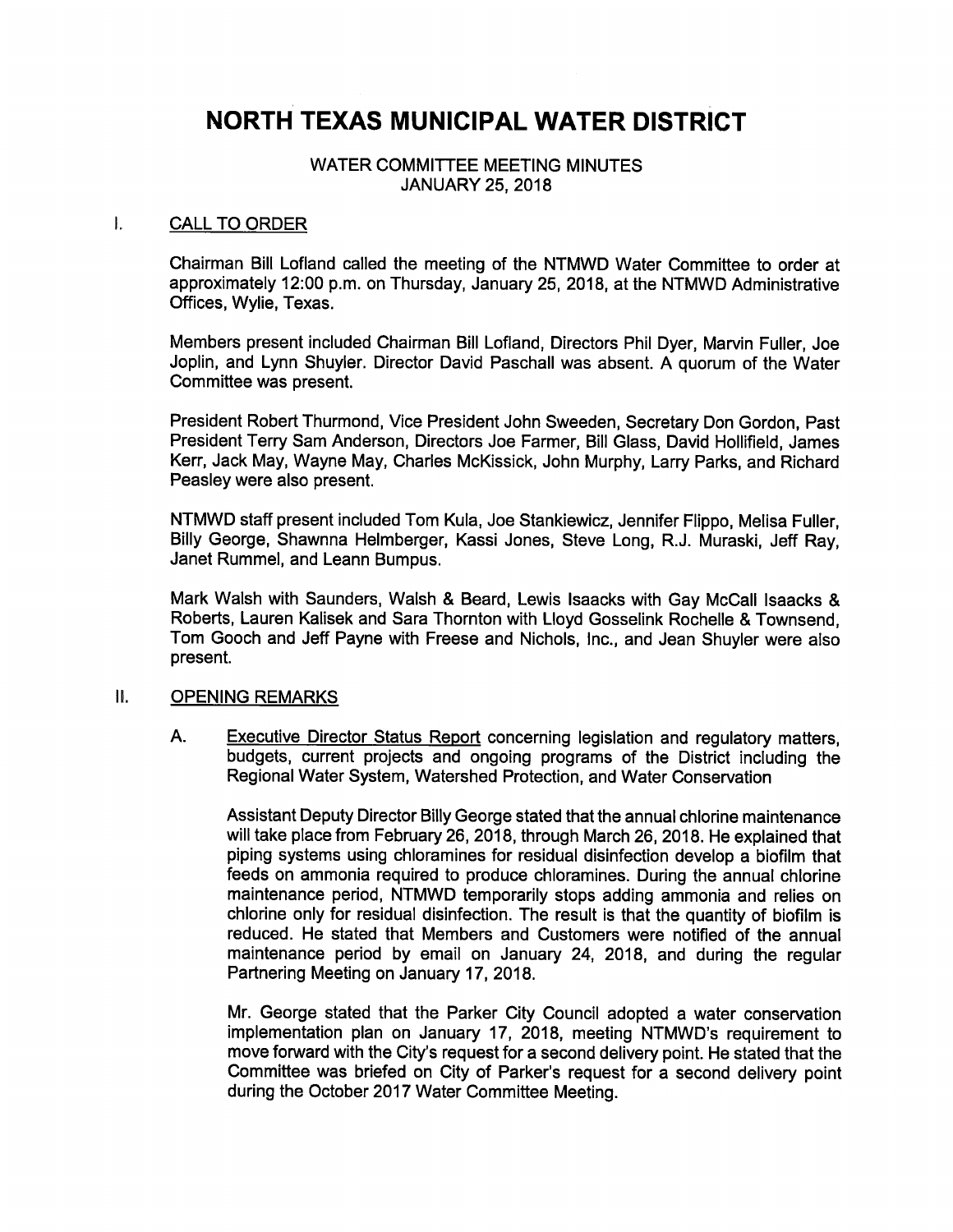Mr. George informed the Committee that the required 5-year update to the NTMWD's Model Water Conservation Plans and Water Resource Emergency Management Plan is underway. He stated that the first coordination meeting with Members is scheduled for Friday, January 26, 2018. The update process will continue throughout the year and staff will seek Board approval once it is complete. NTMWD's plan must be updated prior to Member Cities and Customers updating their plans.

Chairman Bill Lofland rearranged the agenda to review Discussion Item IV. A. at this point.

Executive Director Tom Kula provided an update on the status of the Lower Bois d'Arc Creek Reservoir Clean Water Act Section 404 Permit( 404 Permit). He stated that February 1, 2018, is the tentative date to hold a special Board meeting for the Board to consider authorizing the signing of the Initial Proffered Permit. He said the United States Army Corps of Engineers ( USACE) provided the Record of Decision (ROD) to the Environmental Protection Agency (EPA) on Friday, January 19, 2018. He indicated the EPA has 15 days to review the document and is hopeful to hear back from the EPA before the Board meeting. Mr. Kula also explained the permit approval process that takes place after NTMWD receives the permit.

In response to a question from a Committee member about the public review period, Sara Thornton explained the process in more detail. She stated the District will comply with any special conditions and move forward as soon as possible. She said that legal counsel and staff continue to actively pursue legislation that would minimize legal challenges to the permit.

Billy George introduced Jennifer Flippo who was recently selected to be the Lower Bois d' Arc Creek Reservoir Lake Manager.

### III. ACTION ITEMS

A. Approval of Water Committee Meeting Minutes— December 21, 2017

Upon a motion by Director Phil Dyer and a second by Director Lynn Shuyler, the Water Committee voted unanimously to approve the minutes of the Water Committee meeting held on December 21, 2017.

B. Consider Recommendation on Authorizing Additional Engineering Services on Project No. 101-0269-11, Trinity River Main Stem Pump Station and Raw Water **Pipeline** 

Please refer to Administrative Memorandum No. 5079)

Assistant Deputy Director Billy George indicated Freese and Nichols, Inc., ( FNI) has provided the technical support for the District and that FNI was engaged to complete a Raw Water Supply Operations Study in 2008, which encompassed the 2008-2013 timeframe. He stated the purpose of this item is to request an amendment to the Main Stem Pump Station ( MSPS) contract for the development of a new operations plan due to addition of the Main Stem raw water. In order to provide a current raw water operations plan, it will include other changes to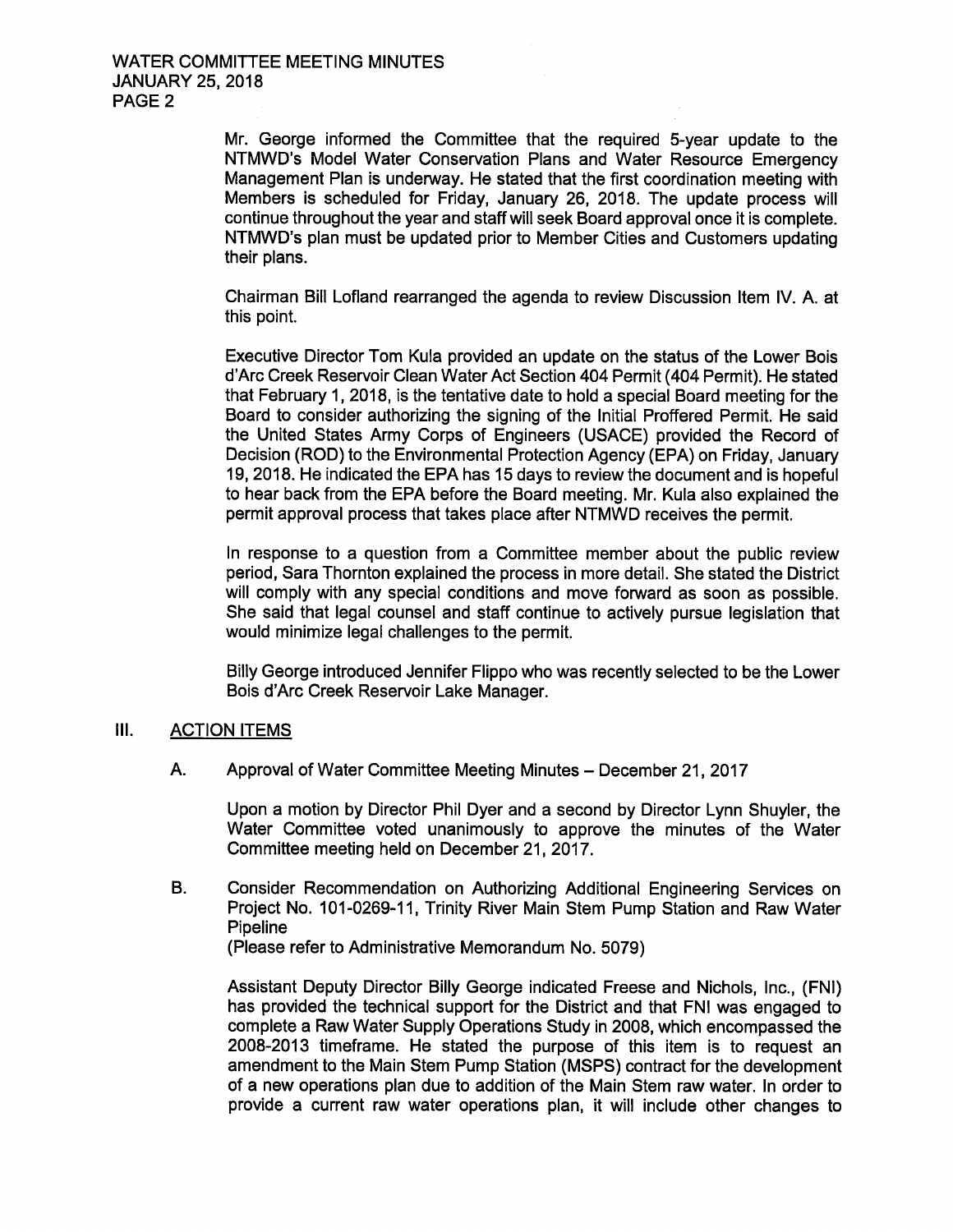NTMWD's raw water system since 2008. He highlighted several significant changes including experience accessing Upper Sabine River Basin water supplies, operational performance of the East Fork Water Reuse Project, startup of the Tawakoni Water Treatment Plant, completion of the Texoma Outfall to Wylie Water Treatment Plant pipeline, and the MSPS project. He reviewed the primary goals of the operations plan, which are to develop operational policies until the Lower Bois d'Arc Creek Reservoir is online and to provide guidance on optimal system operations under different scenarios. He highlighted project scope components and the budget, stating that fees will be invoiced and paid for the amount of effort spent on the project, not on a lump-sum basis. Mr. George pointed out that the FNI project lead, Tom Gooch, was present to assist with questions from the Committee.

In response to a question from a Committee Member, Mr. George indicated he believes this item is a priority and that optimizing raw water system operations has the ability to save significant power costs.

Upon a motion by Director Lynn Shuyler and a second by Director Joe Joplin, the Water Committee voted unanimously to recommend to the Board of Directors authorizing additional engineering services with Freese and Nichols, Inc., in the amount of \$380,000 on Project No. 101-0269-11, Trinity River Main Stem Pump Station and Raw Water Pipeline.

C. Consider Recommendation on Authorizing Transfer of Funds to the City of Forney on Project No. 101-0492-18, Forney No. 2 Delivery Point Supervisory Control and Data Acquisition Improvements Please refer to Administrative Memorandum No. 5080)

Assistant Deputy Director R.J. Muraski provided background on the request for supervisory control and data acquisition ( SCADA) improvements at the Forney Delivery Point No. 2. He pointed out that NTMWD staff has been working with the City of Forney and that the City is willing to construct NTMWD SCADA improvements at the delivery point to enhance operational reliability and pointed out that partnering with Forney on the project was an efficient approach to project delivery. The City included NTMWD's SCADA improvements as a separate bid item on their construction contract and awarded the contract contingent upon approval from NTMWD. He explained that it is beneficial in this instance to install SCADA under a single contractor instead of having multiple contracts.

Mr. Muraski indicated that in the future, staff will approach the Board before including NTMWD project components in city contracts. He indicated the request is for approval to transfer funds to the City of Forney to cover the SCADA improvements at Forney Delivery Point No. 2.

Upon a motion by Director Joe Joplin and a second by Director Phil Dyer, the Water Committee voted unanimously to recommend to the Board of Directors authorizing the transfer of funds to the City of Forney in the amount of \$175, 360 on Project No. 101-0492-18, Forney No. 2 Delivery Point Supervisory Control and Data Acquisition Improvements.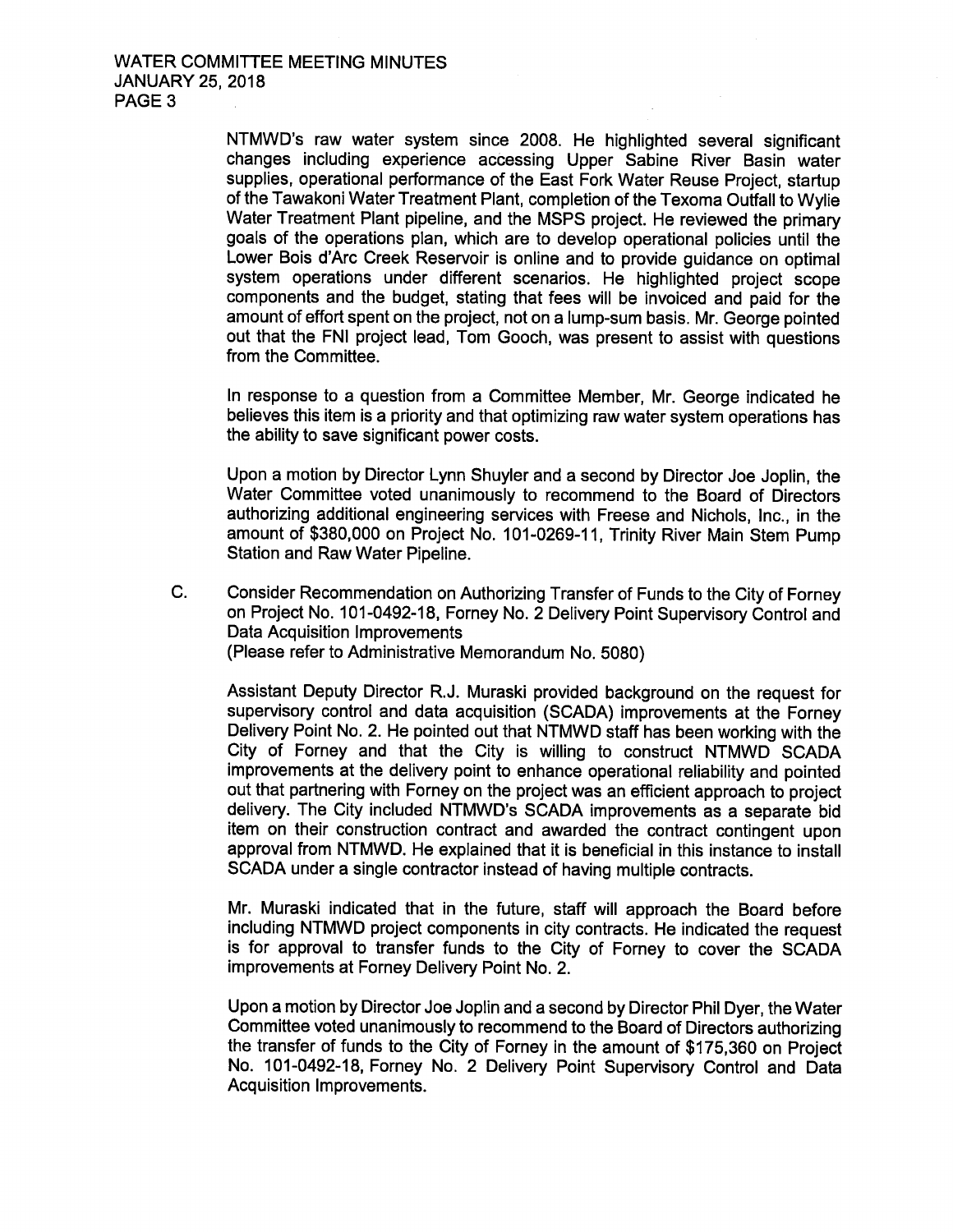D. Consider Recommendation on Authorizing Termination of Construction Manager At-Risk Services Agreement with Archer Western Construction, LLC on Project No. 101-0366-14, Lower Bois d'Arc Creek Reservoir Mitigation Property Please refer to Administrative Memorandum No. 5082)

Jeff Payne with Freese and Nichols, Inc. reviewed the history of the project and the process that lead to the current request to terminate the Construction Manager At-Risk ( CMAR) project delivery mechanism and to pursue a performance-based alternative. He provided a review of past progress and challenges stating that risk management in a mitigation project like Riverby Ranch and the Upper Mitigation Site is critical for project success. Mr. Payne indicated that the current CMAR, Archer Western, is supportive of transitioning to a different project delivery vehicle.

Deputy Director Joe Stankiewicz emphasized that the biggest challenge for NTMWD is the allocation of risk. He said warranty compliance for this project is outside of the norm of Archer Western's expertise.

Mr. Payne indicated the NTMWD has received attention from several full service mitigation project providers who were not interested in bidding at the outset of the CMAR process, but who are now because issuance of the 404 Permit is imminent. He said these firms do this type of work frequently and assume the risk of meeting USACE requirements after construction is complete. He recommended terminating the contract with Archer Western and moving toward sealed bids.

In response to a question from a Committee member, Mr. Payne explained that adaptive management is often implemented when mitigation projects do not perform as planned and will be implemented if needed for LBCR. Steve Long indicated staff has gained valuable knowledge through the CMAR project to date and sees a huge benefit from this CMAR experience. Mr. Long provided an overview and update of authorized CMAR activities to date.

Upon a motion by Director Phil Dyer and a second by Director Lynn Shuyler, the Water Committee voted unanimously to recommend to the Board of Directors authorizing termination of the Construction Manager At-Risk Services Agreement on Project No. 101- 0366- 14, Lower Bois d' Arc Creek Reservoir Mitigation Property.

E. Consider Recommendation on Adoption of Resolution No. 18-03 Authorizing Use of Competitive Sealed Proposal Procurement Method under Texas Government Code, Chapter 2269, for Lower Bois d'Arc Creek Reservoir Mitigation Property, Project No. 101-0366-14 Please refer to Administrative Memorandum No. 5083)

Mark Walsh with Saunders, Walsh & Beard explained the Competitive Sealed Proposal ( CSP) method allowable under Texas Government Code, Chapter 2269. He stated the District has utilized the method before. He provided an overview of the contractor evaluation process under the CSP delivery method indicating that contractors are evaluated on more than price. He stated that a contract negotiated after the CSP process will be performance based. He indicated that contract payment will be based on achieving project milestones.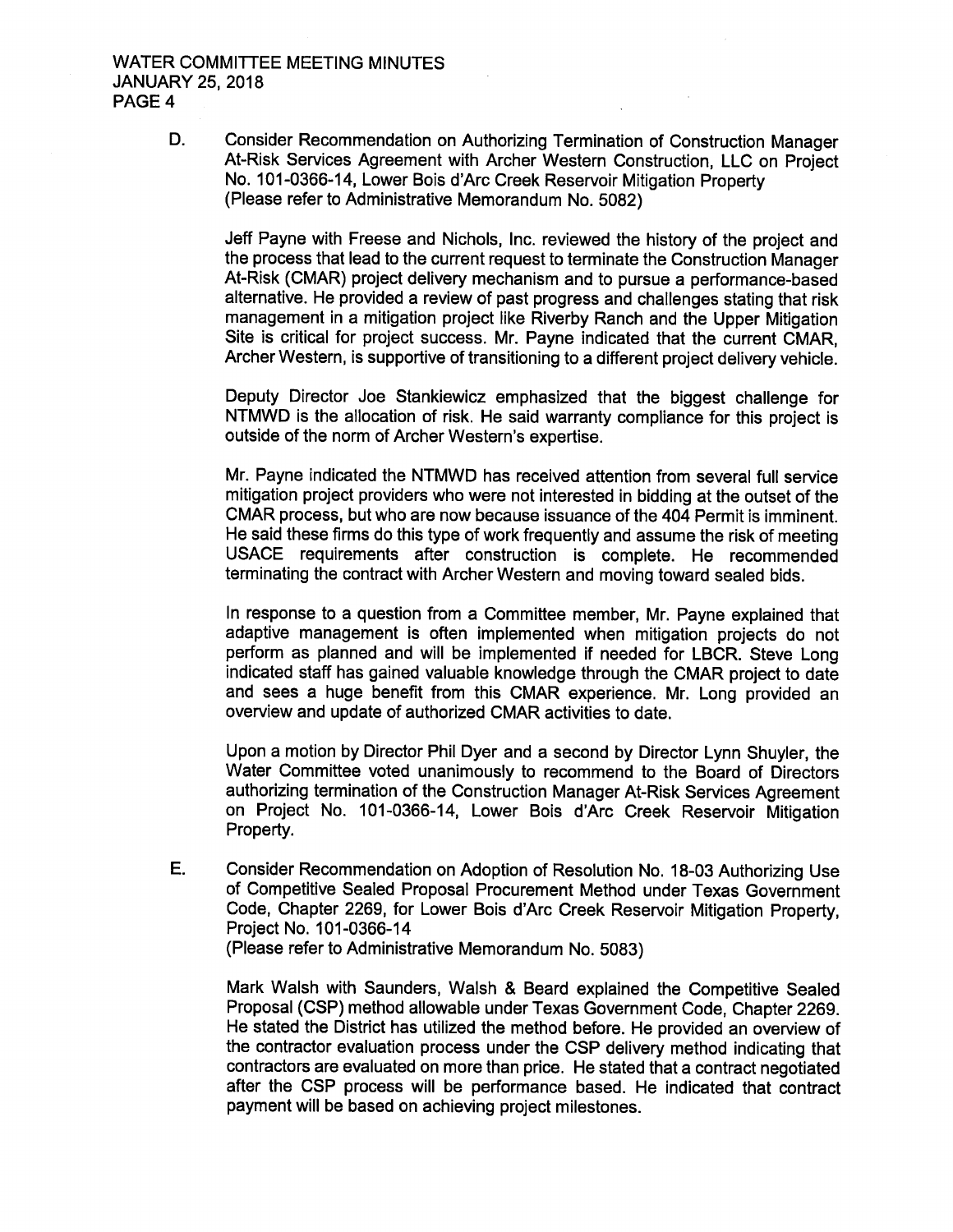Upon a motion by Director Joe Joplin and a second by Director Phil Dyer, the Water Committee voted unanimously to recommend to the Board of Directors adoption of Resolution No. 18-03 authorizing use of competitive sealed proposal procurement method under Texas Government Code, Chapter 2269, for Lower Bois d'Arc Creek Reservoir Mitigation Property, Project No. 101-0366-14.

F. Consider Recommendation on Authorizing Execution of Legal Services Agreement on Project No. ENG 18-1, Joint Use Agreement with Texas Department of Transportation for Farm-to- Market 3549 Road Improvements Please refer to Administrative Memorandum No. 5090)

The regular session recessed at 1:01 p.m.

Chairman Bill Lofland declared the need for an Executive Session of the Water Committee to consult with attorneys on agenda item " III. F." pursuant to Section 551. 071 of the Texas Government Code. The Executive Session was called to order by Chairman Bill Lofland at 1:01 p.m.

The Executive Session adjourned at 1: 10 p.m.

The Water Committee reconvened into regular session at 1:10 p.m. No action was taken in Executive Session.

Upon a motion by Director Lynn Shuyler and a second by Director Phil Dyer, the Water Committee voted unanimously to recommend to the Board of Directors authorizing execution of a Legal Services Agreement on Project No. ENG 18-1, Joint Use Agreement with Texas Department of Transportation for Farm-to- Market 3549 Road Improvements.

### IV. DISCUSSION ITEMS

A. Lower Bois d'Arc Creek Reservoir Update

Director Larry Parks suggested hosting a Lower Bois d'Arc Creek Reservoir event in Bonham at the Sam Rayburn House Museum. Tom Kula indicated staff is considering a groundbreaking ceremony in late May or early June and that plans will be finalized once the permit is received. He stated the Record of Decision was delivered to the Environmental Protection Agency on Friday, January 19, 2018, and that they have 15 days to review.

B. Opportunity for Committee Members to Provide Feedback on Water Committee **Meeting** 

There were no comments provided by Committee members.

C. Opportunity for Committee Members to Request Potential Future Agenda Items No substantive discussion of items will take place at this time)

Director Fuller expressed a desire to discuss the LBCR naming process and potential candidates at a future meeting.